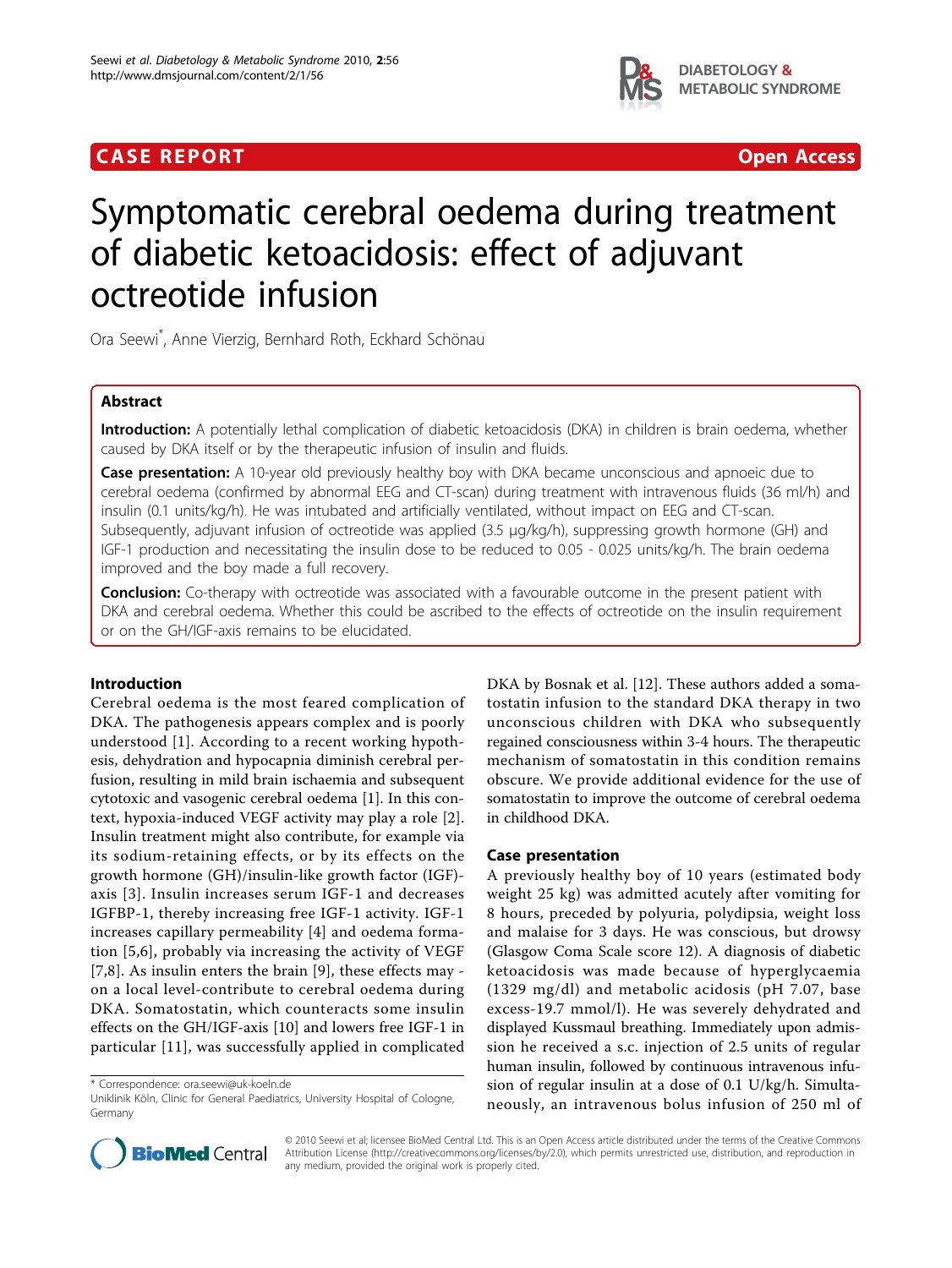<span id="page-1-0"></span>0.6% saline was administered, followed by continuous intravenous infusion of 0.9% saline and 0.45% NaCl plus 5% glucose (36 ml/h). The baseline blood chemistry showed pre-renal kidney failure (serum creatinine 3.75 mg/dl, urea 151 mg/dl, uric acid 20.4 mg/dl), circulatory insufficiency (lactate 3.2 mmol/l) and dehydration (measured osmolality 444 mosmol/kg, haematocrit 54%). Furthermore, leukocytosis (15.77× 10-9/l) and a reduced serum chloride of 88 mmol/l were noted. The serum sodium, potassium, phosphate, calcium, magnesium, CRP, liver enzymes and clotting factors were normal. The serum GH was elevated (7.5 ng/ml), while the IGF-1 was below the detection limit  $\left($  < 10 ng/ml), consistent with acquired GH insensitivity. After 10 hours of treatment with insulin and potassium-supplemented fluids, the acidosis had almost been cured (pH 7.39, base excess -2.8 mmol/l), and glycaemia was more than halved (549 mg/dl). The serum osmolality had dropped to 380 mosmol/l, the GH had fallen to 2 ng/ml, and the IGF-1 had risen to 23 ng/ml (suggestive of an immediate, insulin-induced rise in circulating IGF-1 [[13,14\]](#page-3-0)). See Table 1 for a summary of the laboratory data.

However, the boy became agitated and febrile and exhibited apnoeic phases indicative of incipient cerebral

| Table 1 Laboratory data before, during and after |  |  |  |
|--------------------------------------------------|--|--|--|
| treatment of DKA                                 |  |  |  |

| Time (h) after admission |        |        |        |  |
|--------------------------|--------|--------|--------|--|
| $\Omega$                 | 10     | 24     | 44     |  |
| 1392                     | 549    | 214    | 114    |  |
| 7.07                     | 7.39   | 7.33   | 7.35   |  |
| 9.2                      | 22.5   | 20.3   | 21.7   |  |
| $-19.7$                  | $-2.8$ | $-4.9$ | $-3.1$ |  |
| 143                      | 162    | 154    | 158    |  |
| 5.8                      | 4.9    | 5.6    | 3.5    |  |
| 444                      | 380    | $n.a*$ | 342    |  |
| 3.75                     | 1.86   | 1.66   | 1.24   |  |
| 54                       | 45     | 44     | 40     |  |
| 3.2                      | 1.5    | 1.3    | 1.1    |  |
| 7.5                      | $n.a*$ | 2.0    | < 0.16 |  |
| < 10                     | $n.a*$ | 23     | < 10   |  |
|                          |        |        |        |  |

\*not analysed

Reference values for a 10 year old male child Fasting blood glucose: 60-110 mg/dl; arterial pH 7.4; arterial HCO3 31 mmol/l; arterial base excess +5 mmol/l; arterial serum lactate 1.0-1.6 mmol/l; venous serum natrium 130-145 mmol/l; venous serum potassium 3.2-5.4 mmol/l; venous serum osmolality 280-296 mosmol/kg; venous serum creatinine < 0.9 mg/dl; venous blood haematocrit 34-46%; venous serum random GH < 4 ng/ml; venous serum IGF-1: 159-300 ng/ml.

oedema. He was intubated and artificially ventilated under sedation with propofol and later midazolam, ketamin and fentanyl. Repeated CT-scans of the brain were unhelpful (in retrospect, the intercaudate diameter was narrowed by 4.8 mm (see Fig 1a)). Electroencephalography (EEG), however, showed a slow basic rhythm consistent with the manifestation of encephalopathy. At this point, DKA treatment failure was considered and it was, therefore, decided to try infusion of the somatostatinanalogue octreotide (3.5 μg/kg/h), according to Bosnak et al. [\[12\]](#page-3-0). In response to the octreotide infusion, the insulin requirement decreased while serum GH and IGF-1 decreased below the detection limits, and serum osmolality decreased to 342 mosmol/l. After 20 hours of co-therapy with octreotide, extubation was successfully attempted. The octreotide infusion was tapered off and



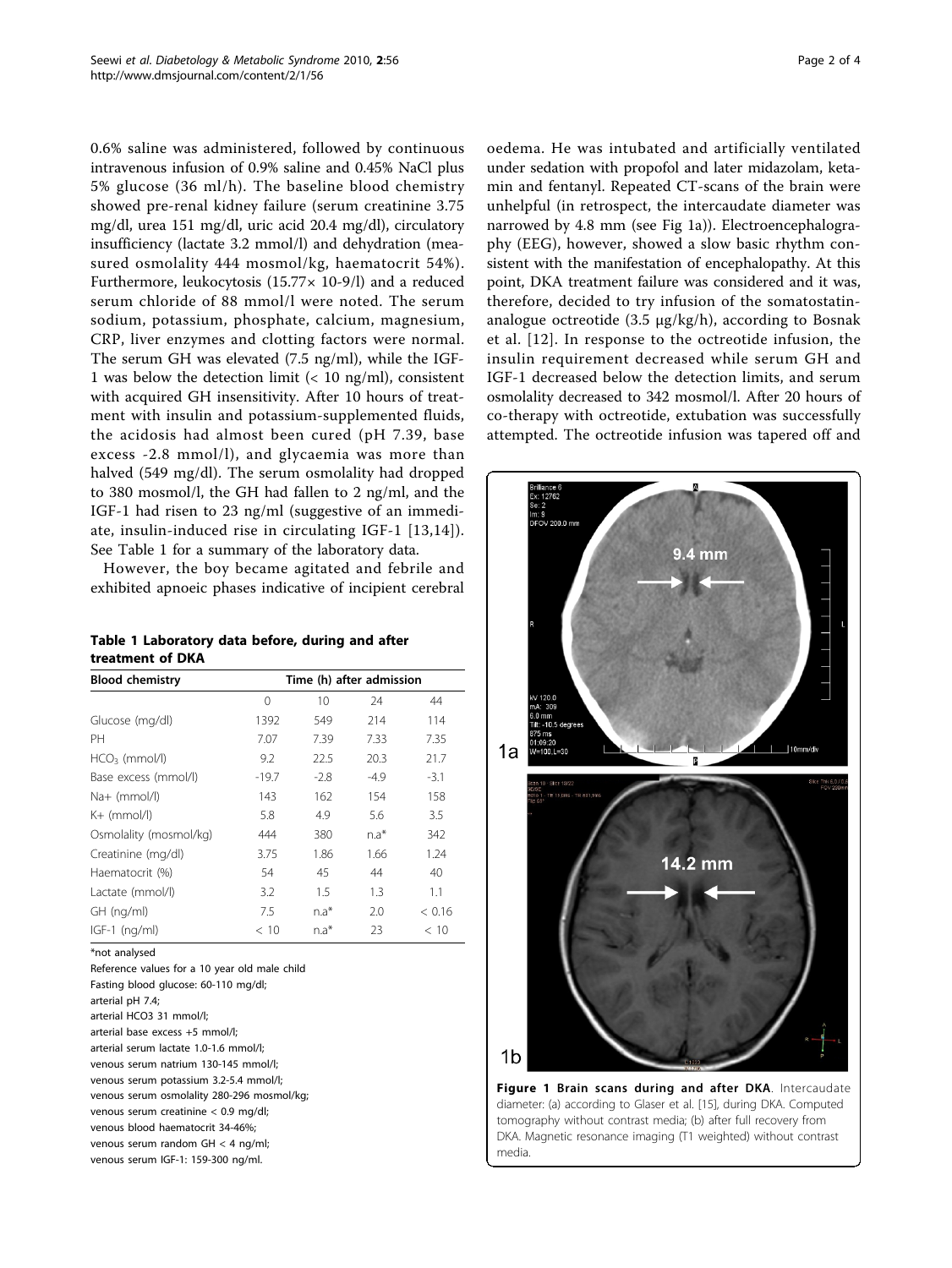Table 2 Treatment items before, during and after treatment of DKA

| <b>Treatment items</b>                | Time (h) after admission |          |                |         |  |  |
|---------------------------------------|--------------------------|----------|----------------|---------|--|--|
|                                       | 0                        | 10       | 24             | 44      |  |  |
| net fluid gain* (ml/kg)               | 10                       | 13       | 83             | 116     |  |  |
| $GCS**score(3-15)$                    | 12                       | 8        | not applicable | 15      |  |  |
| Artificial ventilation<br>$-/+$       |                          | $-< +++$ | ++++++++++     | $+++ >$ |  |  |
| Octreotide infusion<br>$(\mu q/kg/h)$ | 0                        | 0        | 3.5            | 1.8     |  |  |
| Insulin infusion<br>(U/kg/h)          | 01                       | 0.1      | 0.05           | 0.025   |  |  |

\*total intravenous fluids minus urinary output; \*\*GCS = Glasgow Coma Scale

the insulin infusion was changed to subcutaneous injections. The patient made a full recovery without neurological deficits. The treatment is summarized in Table 2.

The transient increases in liver enzymes had normalized at the time of discharge, as had all of the other laboratory abnormalities, except for an HbA1c of 12% (normal 4-6%). The fasting serum GH was 0.16 ng/ml and the IGF-1 was 132 ng/ml, suggesting normalized GH sensitivity. The patient was discharged with 23 U of NPH, and 20 U of regular human insulin per day. One week after discharge, the intercaudate diameter was no longer narrowed on cranial MRI (Fig. [1b](#page-1-0)).

#### **Discussion**

The case of our patient is comparable to those reported by Bosnak et al. [\[12](#page-3-0)], in that a comatose child with DKA receiving co-therapy with the somatostatin analogue octreotide regained consciousness. However, the patients of Bosnak et al. were already unconscious before the onset of treatment, and it was claimed that they did not have brain oedema [[12\]](#page-3-0). By contrast, our patient lost consciousness during insulin and fluid substitution and subsequently developed cerebral oedema (according to the established criteria [\[15\]](#page-3-0), see Fig. [1a, b\)](#page-1-0).

Fluid overload, the use of sodium bicarbonate or prolonged acidosis are unlikely to have caused cerebral oedema in our patient as sodium bicarbonate administration had been withheld and the net fluid gain was only 326 ml (13 ml/kg) during the first 10 hours, and the acidosis was almost cured when cerebral oedema occurred. However, hyperosmolality had dropped considerably (from 444 to 380 mosmol/l) at that time point, probably because 0.6% rather than 0.9% saline was given without consideration of the current guidelines [[15,16](#page-3-0)]. This might have contributed to the development of brain oedema, although consciousness was regained later despite a further drop in osmolality (from 380 to 342 mosmol/l). Thus, additional factors deserve consideration, for example insulin [[17\]](#page-3-0) and its effects on IGF-1.

In insulin-naive untreated type-1 diabetic children with DKA, serum insulin concentrations are  $<$  5  $\mu$ U/ml

(unpublished observation) and increase upon therapeutic intravenous insulin infusion at a rate of 0.1 U/kg/h to approximately 60 - 100 μU/ml [[13,18](#page-3-0)-[20](#page-3-0)]. Such serum insulin levels could also have been assumed in our patient at the time of developing brain oedema (unfortunately the insulin levels were not measured). Continuous hyperinsulinaemia such as this overcomes insulin resistance, shuts off glycolysis, gluconeogenesis and ketogenesis, half-maximally increases glucose uptake[[20\]](#page-3-0), and furthermore substantially increases circulating IGF-1 within a few hours [[13,14\]](#page-3-0). A rapid increase in circulating IGF-1 from below the normal range to the upper normal range [[13](#page-3-0),[14\]](#page-3-0) may contribute to the formation of oedema in general, and to cerebral oedema during DKA treatment, which is consistent with previous reports [\[4-6](#page-3-0)].

During co-therapy with octreotide, the insulin infusion rate had to be reduced from 0.1 U/kg/h to 0.05 U/kg/h (as with the patients of Bosnak et al.), probably due to the inhibition of glucagon and GH secretions. An insulin infusion rate this low is associated with a serum insulin concentration of 10-15 μU/ml, and avoidance of the immediate upregulation of serum IGF-1 during DKA treatment (unpublished observation). Contrary to current guidelines [[16](#page-3-0),[21\]](#page-3-0) it was recently shown that low rate insulin infusion may be particularly safe in DKA [[17](#page-3-0),[22](#page-3-0)].

In our patient, octreotide completely inhibited the insulin-induced surge of circulating IGF-1, most likely through the inhibition of GH secretion. Moreover, octreotide must have affected the serum IGFBP-1 and free IGF-1 in our patient (not measured). In severe insulin deficiency, for example in diabetic ketoacidosis, IGFBP-1 is upregulated while hepatic IGF-1 secretion is reduced, despite increased GH [[2,13,14,23\]](#page-3-0). Insulin substitution reverses these abnormalities [[2](#page-3-0)]. By contrast, octreotide administration increases circulating IGFBP-1 [[10,11](#page-3-0)] and thereby reduces free IGF-1 [\[11](#page-3-0)]; moreover, it antagonizes the stimulating effect of GH on IGF-1 generation in various tissues, e.g. the brain. Both processes may have contributed to the resolution of cerebral oedema in our patient, and to the regaining of consciousness in the patients of Bosnak et al., as resolution of diabetic macula oedema was observed in response to octreotide administration [[24,25\]](#page-3-0).

In summary, we report for the first time a successful adjunctive therapy with octreotide in a patient with DKA and proven cerebral oedema. Although we cannot prove a cause-effect relationship, we believe that the potential of octreotide in this condition warrants further study.

#### Abbreviations

CT: computed tomography; DKA: diabetic ketoacidosis; GH: growth hormone; IGF-1: insulin-like growth factor 1; IGFBP-1: insulin-like growth